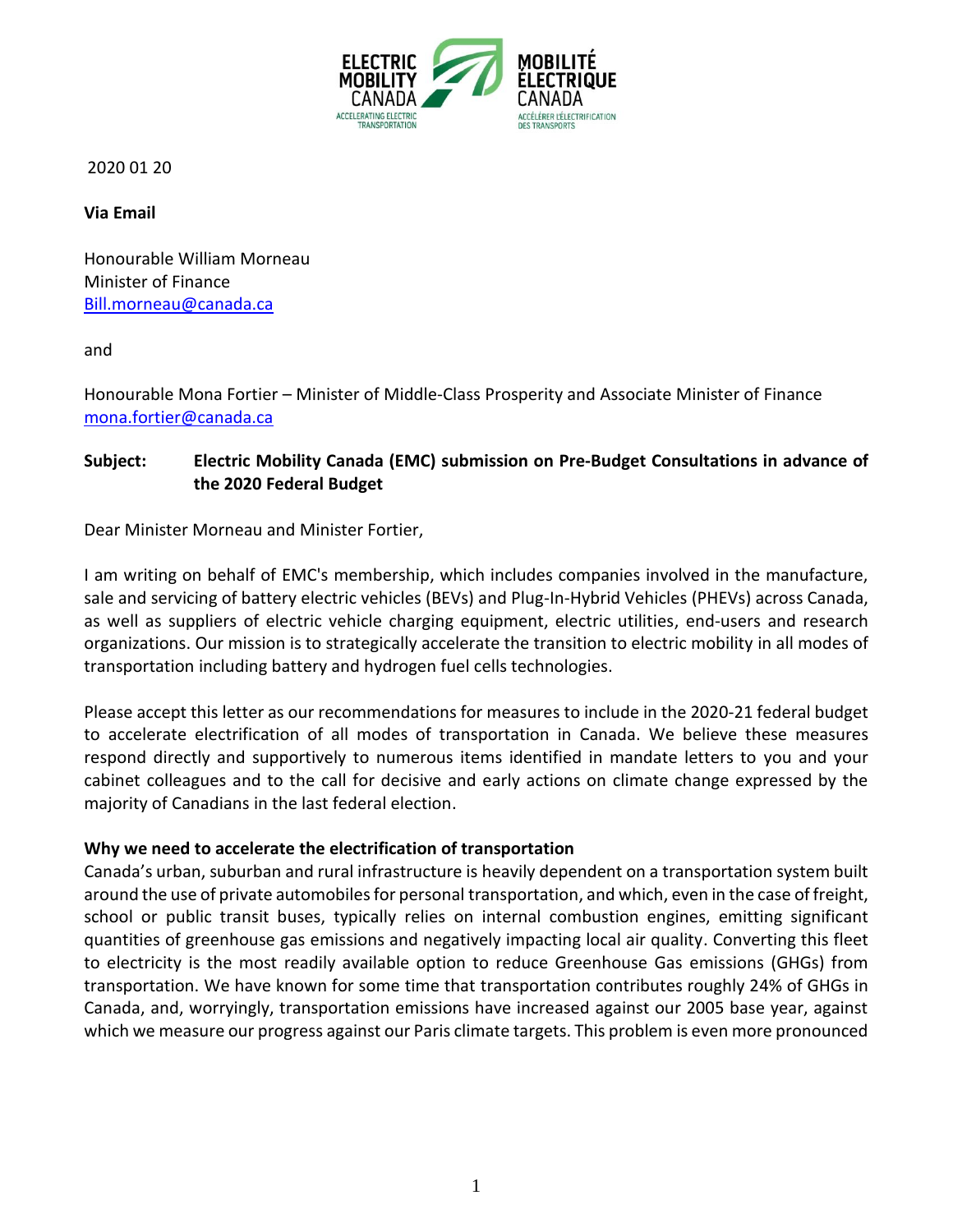

in Canada's cities. A recent report by the Toronto Atmospheric Fund shows that in the Toronto Region, transportation is responsible for nearly 40% of GHGs.  $1$ 

Improvement on Canada's transportation emissions is fundamental to achieving our climate targets and, fortunately, achievable based on currently available technologies. Canada has the technologies and expertise to respond rapidly to the needed changes and at the same time contribute to economic growth in clean technologies in several provinces.

### **EV sales are growing but not fast enough**

According to a report on the contribution of Electric Vehicles to Canada's Economy<sup>2</sup> Plug-in electric vehicle (PEV)<sup>3</sup> sales have grown from close to zero in 2010 to 3.5% of light-duty vehicle sales in Q3 of 2019. By the end of 2019, there will be an estimated 151,000 plug-in electric vehicles on Canadian roads. Figure 1 explains this rapid growth.





Table 1 below summarizes the sale data for Plug-In Electric Vehicles in recent years and estimates the level of activity for FY2020-21. The actuals are from data regularly published by Electric Mobility Canada. The estimates are the result of consultations with EMC members and reflect current policies in place at all levels of government, targets identified by the federal government as well as the availability of new technologies.

<sup>&</sup>lt;sup>1</sup> Toronto Atmospheric Fund Carbon Emissions Inventory for the GTHA – 2019 Edition

<sup>&</sup>lt;sup>2</sup> The Contribution of Electric Vehicles to Canada's Economy – Navius Research Inc. Sept 2019

<sup>3</sup> Plug-In Electric Vehicles (PEVs) include Plug-In Hybrid Vehicles (PHEV) and Battery Electric Vehicles (BEV)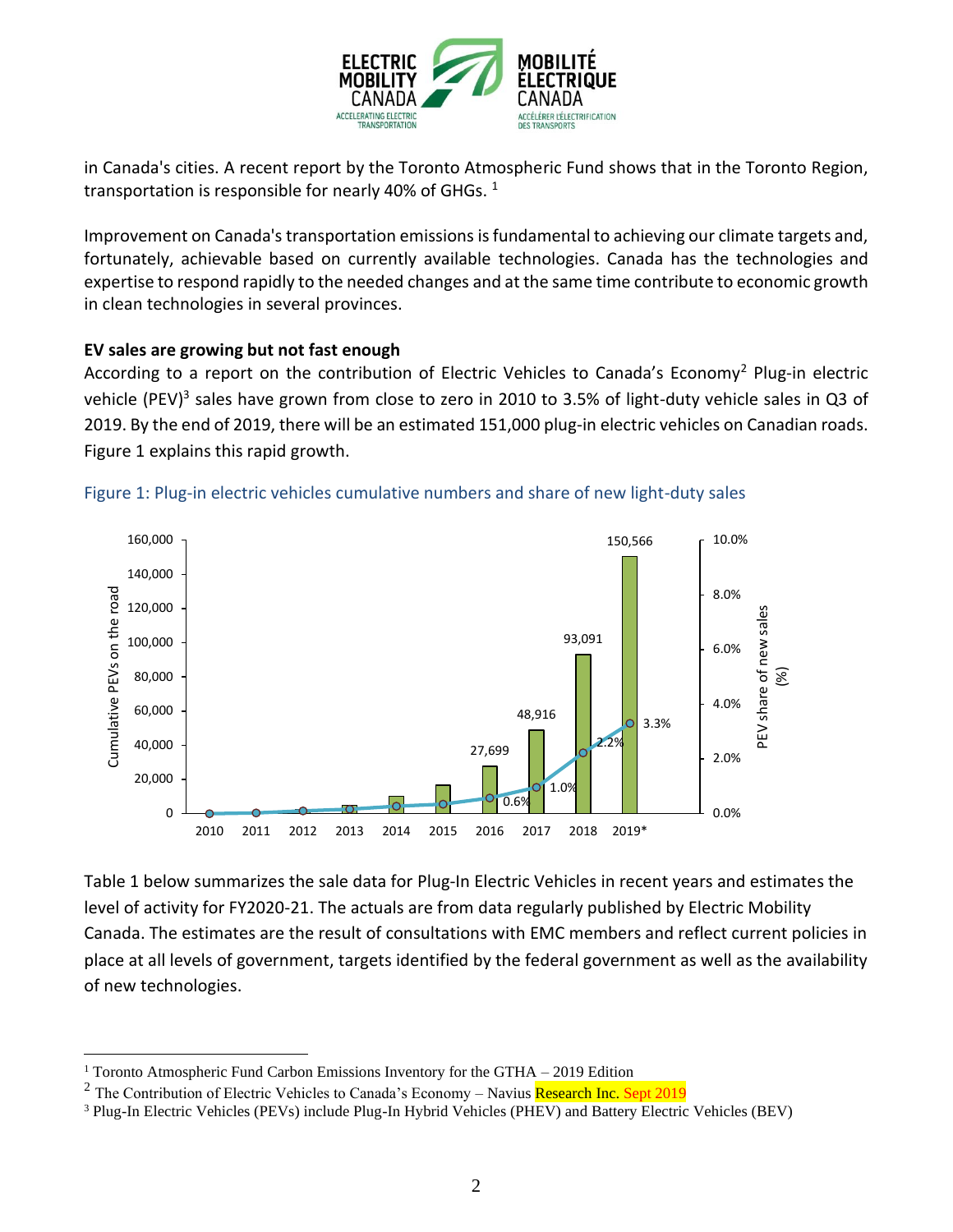

|                | PEV's sold in Canada       |              | FY 2017-        | FY 2018-      | FY 2019-      | FY 2019 -     | FY 2020-      |
|----------------|----------------------------|--------------|-----------------|---------------|---------------|---------------|---------------|
|                | (assembled in Canada)      |              | 2018            | 2019          | 2020          | 2020          | 2021          |
|                |                            |              | $(4/17 - 3/18)$ | $(4/18-3/19)$ | $(4/19-9/19)$ | $(4/19-3/20)$ | $(4/20-3/21)$ |
|                |                            |              | <b>ACTUAL</b>   | <b>ACTUAL</b> | <b>ACTUAL</b> | EST.          | EST.          |
| 1              | <b>Light-Duty Vehicles</b> | <b>PHEVs</b> | 11,600          | 20,200        | 13,000        | 22,000        | 30,000        |
|                | (made-in-Canada)           |              | (5,000)         | (8,000)       | (3,000)       | (5,000)       | (5,000)       |
| $\overline{2}$ | 66                         | <b>BEVs</b>  | 10,500          | 25,200        | 22,500        | 43,000        | 55,000        |
| 3              | $\epsilon$ $\epsilon$      | <b>EVs</b>   | 22,100          | 45,200        | 35,500        | 65,000        | 85,000        |
| 4              | eBuses Transit             |              |                 |               | 110           |               | 500           |
| 5              | eBuses School              |              |                 |               | 80            |               | 300           |
| 6              | Trucks                     |              |                 |               | 10            |               | 300           |

#### Table 1 – Plug-In Electric Vehicles sales in Canada

Canada has set important zero emission vehicle light duty vehicle (LDV) sales targets as follows:

- 10% by 2025;
- 30% by 2030; and
- 100% by 2040.

Achieving, and, ideally, beating these targets is essential. Canada has made important progress in decarbonizing its economy, but still faces a gap of approximately 79MT in achieving its Paris targets by 2030.

The forecasts suggest we will not meet Canada's 2030 target of 30% LDV sales, and that meeting the 10% target by 2025 is also in serious doubt— it would require a tripling of current sales in a very short time frame. This indicates a strong need for immediate and resolute actions to accelerate EV sales across Canada and achieve federal targets. Below, we suggest actions related to light-duty vehicles and also medium and heavy-duty vehicle sales that we believe can support achievement of these federal targets. The actions needed should extend beyond light-duty vehicles and include support for trucks and buses.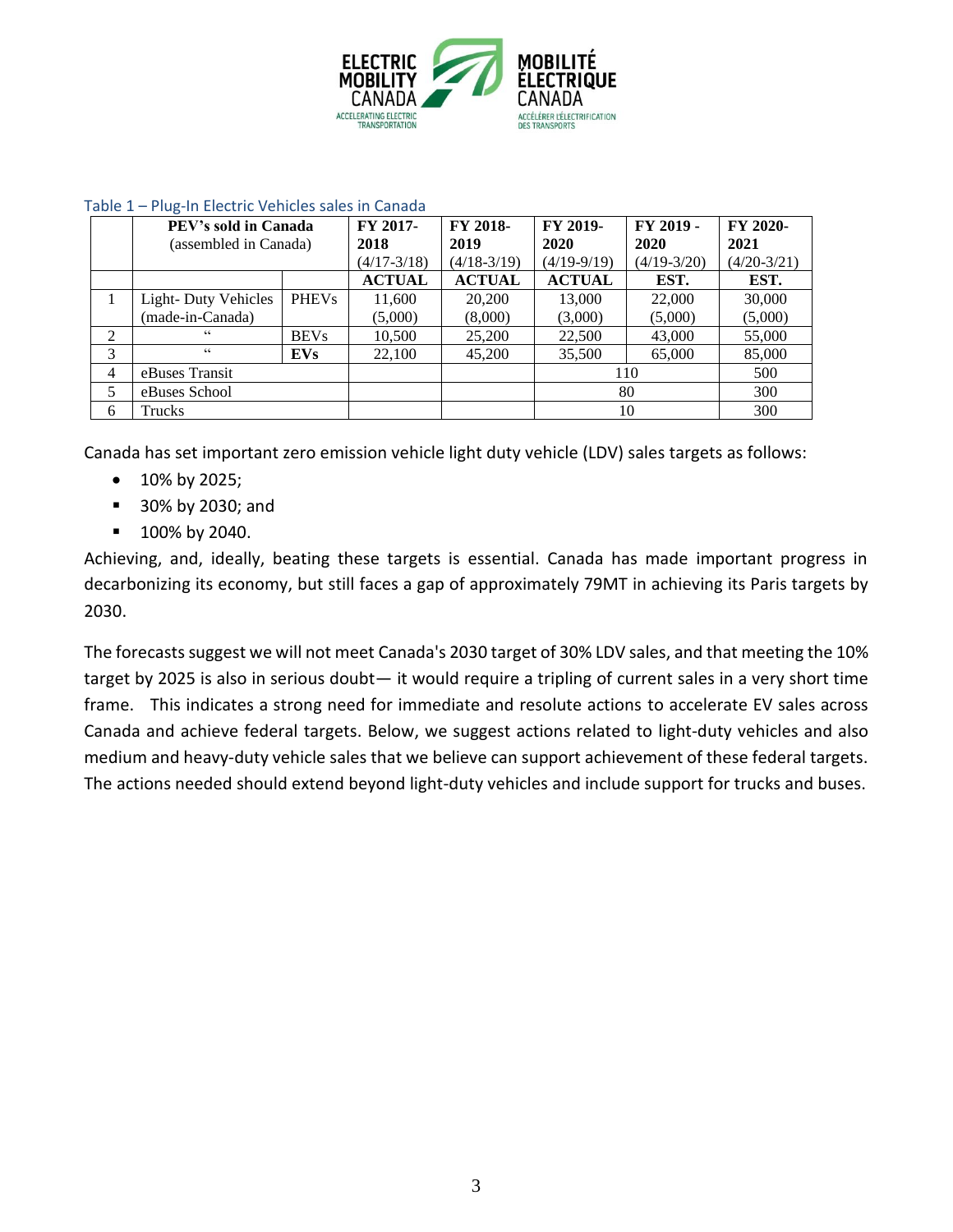



### **Electrifying transportation has significant economic benefits**

By the end of 2019, there will be an estimated 151,000 plug-in electric vehicles are on Canadian roads. Globally there are an estimated 5.1 million electric vehicles on the road as of 2018<sup>4</sup>.

Based on EMC's EV Canadian Industry Directory, there are now more than 250 Canadian businesses (not including utilities) involved in the EV sector and 30 universities, colleges, and research centres involved in the electrification of transportation across Canada. These are principally located in Quebec, Ontario, and British Columbia but are starting to grow in other parts of the country as well, with significant recent investments in charging station infrastructure and programs in Alberta and Atlantic Canada.

In 2019, Electric Mobility Canada commissioned Navius Research to quantify the contribution of the EV industry to Canada's economy. <sup>5</sup> In its report published in September 2019, Navius predicts that EVs are expected to contribute \$15.8 billion (\$2010) and 155,000 employees to the Canadian economy in 2030. These data are derived from StatsCan data, such as EVs manufactured in Canada, which does not yet properly identify EV-related activities such as those undertaken by utilities, meaning it likely understates overall economic potential. Further, achieving Canada's target of 30% EVs by 2030 would further boost this contribution.

<sup>4</sup> International Energy Agency. 2019. *Global EV Outlook 2019*. Available from[: https://www.iea.org/gevo2019/](https://www.iea.org/gevo2019/)

 $5$  The contribution of EVs to Canada's economy – September 2019 – Report by Navius Research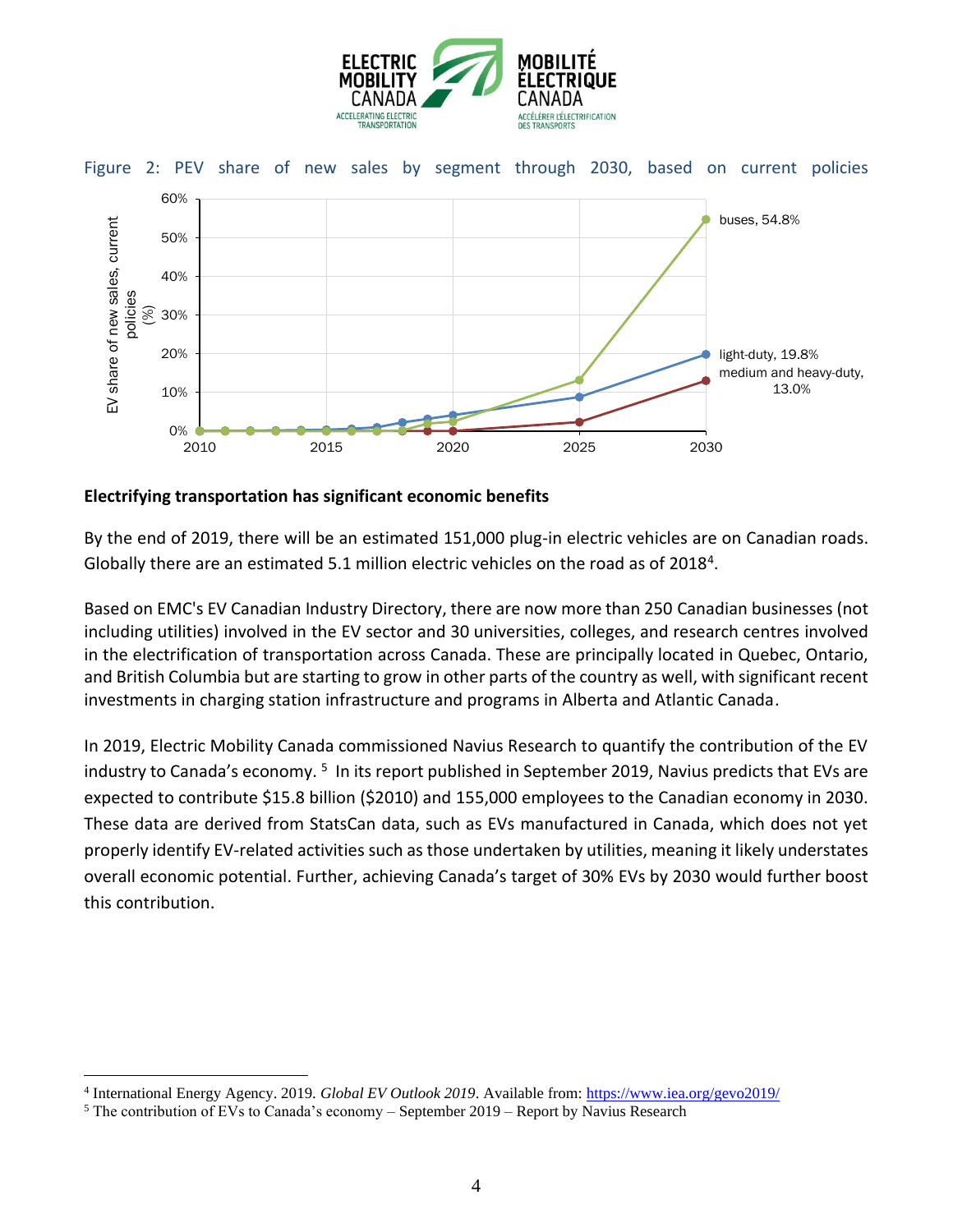

## **EMC Recommendations for the 2020 Federal Budget**

EMC recommends that the following measures be incorporated in the budget for the fiscal year 2020- 2021. Data and assumptions used in calculating the budget impacts are summarized in Attachment 1.

| #              | <b>Recommendations</b>                                                                                                                                                                                                                                                                                                                                                                                                                                                                                                                                                                                                                                                                                                                                                                                                                                                                                        | <b>Estimated Budget</b><br><b>Impact for fiscal year</b><br>2020-21<br>(see Attachment 1 for<br>supporting data) |
|----------------|---------------------------------------------------------------------------------------------------------------------------------------------------------------------------------------------------------------------------------------------------------------------------------------------------------------------------------------------------------------------------------------------------------------------------------------------------------------------------------------------------------------------------------------------------------------------------------------------------------------------------------------------------------------------------------------------------------------------------------------------------------------------------------------------------------------------------------------------------------------------------------------------------------------|------------------------------------------------------------------------------------------------------------------|
|                |                                                                                                                                                                                                                                                                                                                                                                                                                                                                                                                                                                                                                                                                                                                                                                                                                                                                                                               |                                                                                                                  |
| 1              | Incentives to buyers of EVs<br>Increase the current incentive program announced in the March 19,<br>2019 budget from \$5,000 to \$7,000 for the acquisition of light-duty<br>EVs and increase the cap from \$45,000 to \$55,000 for consumers. This<br>will increase the effectiveness of the program and ensure that more<br>Canadians can take advantage of this important measure. It is also<br>important to ensure that funding assigned is sufficient for the<br>anticipated consumer demand in the long term as start/stop gaps in<br>funding distort markets, can undermine positive growth trends of EVs<br>and cause customer and dealer confusion.<br>We fully expect that electric pick-up trucks will be available in the very<br>near future and incentives for these vehicles will benefit rural<br>Canadians that depend on these vehicles. Planning for such incentives<br>should begin now. | \$452.5M                                                                                                         |
| $\overline{2}$ | <b>Expand network of fast charging stations across Canada</b><br>Add new money to build an EV fast charging network along Canada's<br>major highways and in urban and rural areas. Aim for up to 5,000<br>additional public stations (over and above those previously<br>announced during the last government) over 3 to 4 years, starting<br>with 1500 locations in the first year with higher funding for higher<br>capacity stations. These stations should be usable by all fast-charge<br>capable EVs, meaning they are not locked to one brand of vehicle.<br>They should also be upgradable to accommodate future needs.                                                                                                                                                                                                                                                                               | Up to \$600M                                                                                                     |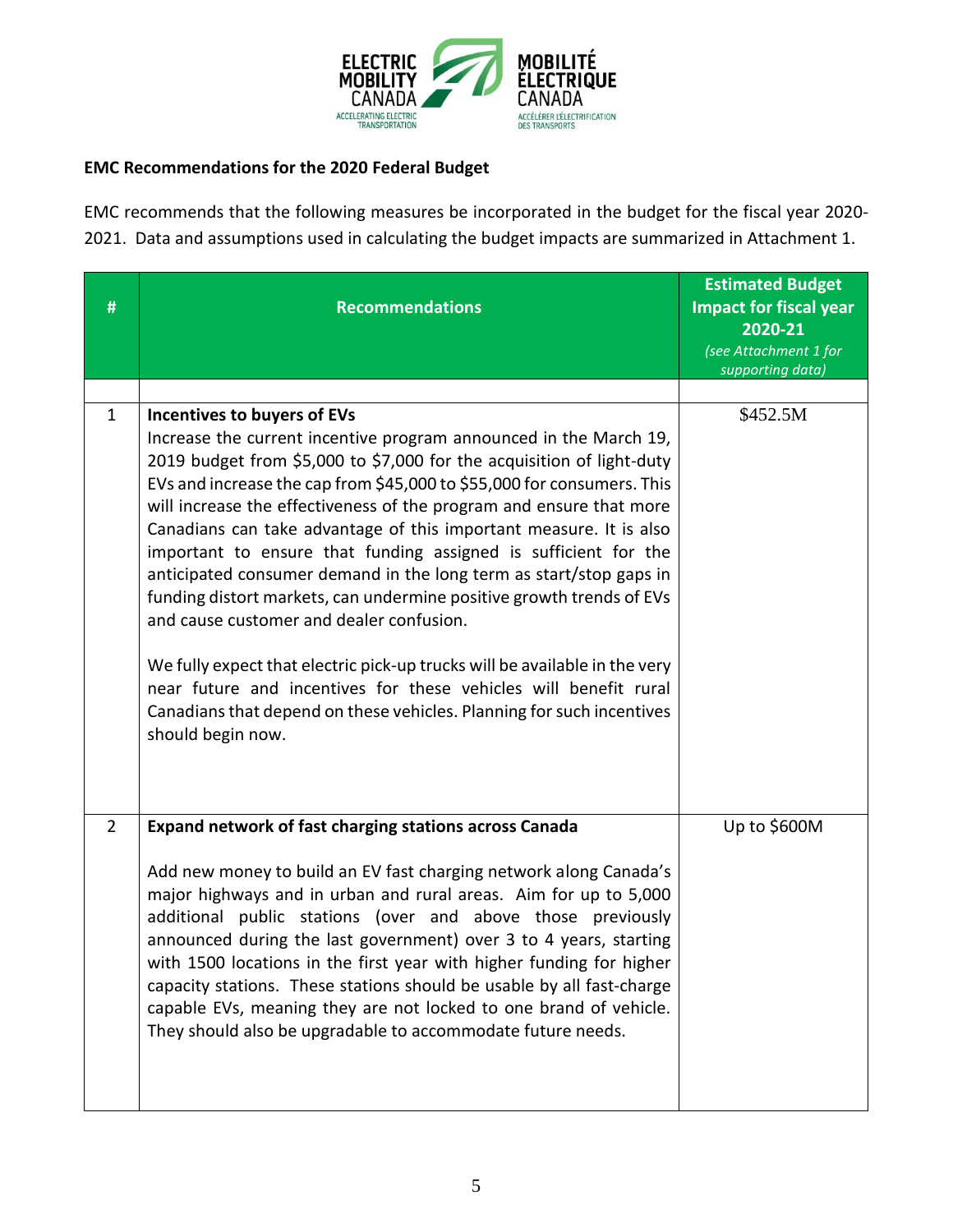

| # | <b>Recommendations</b>                                                                                                                                                                                                                                                                                                                                                                                                                                                | <b>Estimated Budget</b><br><b>Impact for fiscal year</b><br>2020-21<br>(see Attachment 1 for<br>supporting data) |
|---|-----------------------------------------------------------------------------------------------------------------------------------------------------------------------------------------------------------------------------------------------------------------------------------------------------------------------------------------------------------------------------------------------------------------------------------------------------------------------|------------------------------------------------------------------------------------------------------------------|
| 3 | <b>Financial Support for Heavy Duty Vehicles</b><br>In addition to the financial support recommended below, we also<br>recommend that your government adopt targets and time-lines for<br>converting the following heavy-duty vehicle modes to electric drive.<br>The initiatives proposed below for heavy-duty vehicles, a major part<br>of the GHG emissions from transportation, will allow this sector to<br>reduce its emissions over time.                      |                                                                                                                  |
|   | <b>Part A - Electric Transit Buses</b><br>In addition to any federal funding programs to municipalities for<br>transit buses, provide financial incentive for 80% of the price<br>differential for zero emission (all electric) transit buses capped at<br>\$150K per bus for 5 years. For private sector cases, allow one-year<br>depreciation for purchase costs. Additionally, include incentives for<br>critical charging infrastructure, up to \$50,000 per bus. | \$75 M for transit<br>buses                                                                                      |
|   | <u>Part B - School Buses</u><br>Provide financial Incentives at 80% of the price differential for electric<br>school buses to private school bus operators and to school boards<br>capped at \$150K per vehicle in FY2020-21 declining to \$75k over 3<br>years. Aim for 5,000 buses by 2025. Additionally, include incentives<br>for critical charging infrastructure at 80% of each unit capped at<br>\$50,000 per station.                                         | \$75 M for school<br>buses                                                                                       |
|   | Part C - Trucks & Agricultural vehicles<br>Provide financial incentive at 80% of the price differential for electric<br>trucks to a maximum of \$30K for Class 3 trucks rising to \$150K for<br>Class 8 trucks to support early stage implementation for any all-<br>electric truck. Additionally, include incentives for critical charging<br>infrastructure at 80% of each unit capped at \$50,000 per vehicle.                                                     | \$30 M for trucks                                                                                                |
|   | The electrification of off-road vehicles, including farming vehicles, is<br>happening and we would be pleased to discuss funding options for<br>these vehicles.                                                                                                                                                                                                                                                                                                       |                                                                                                                  |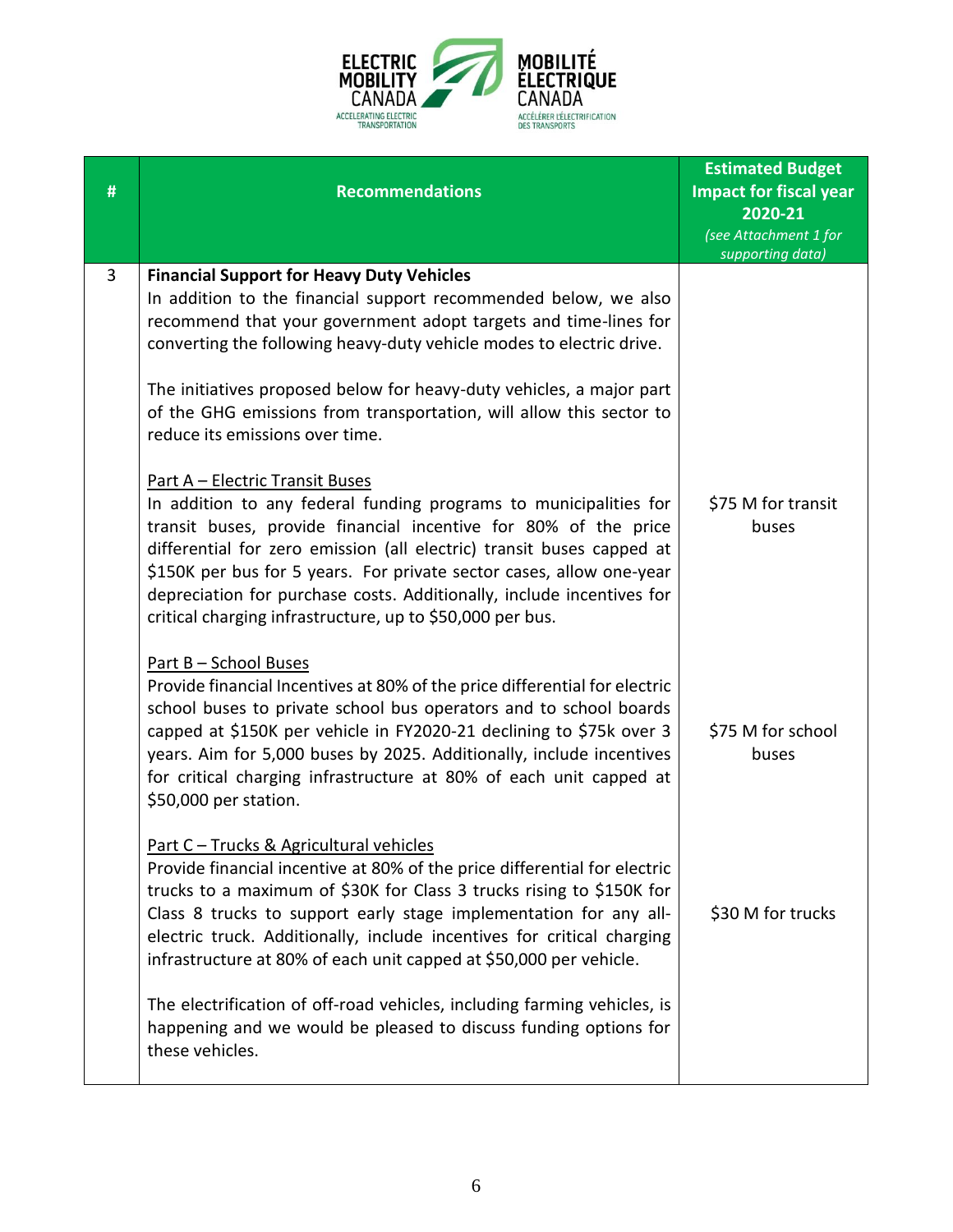

| # | <b>Recommendations</b>                                                                                                                                                                                                                                                                                                                                                                                                                                     | <b>Estimated Budget</b><br><b>Impact for fiscal year</b><br>2020-21<br>(see Attachment 1 for<br>supporting data) |
|---|------------------------------------------------------------------------------------------------------------------------------------------------------------------------------------------------------------------------------------------------------------------------------------------------------------------------------------------------------------------------------------------------------------------------------------------------------------|------------------------------------------------------------------------------------------------------------------|
|   | For the three categories of vehicles noted above, we would welcome<br>some indication of Canadian content as part of the funding eligibility.                                                                                                                                                                                                                                                                                                              |                                                                                                                  |
| 4 | GST Exemption on the purchase of new and used EVs and EV<br><b>Charging Equipment.</b><br>Exempt electric vehicles (EVs) and EV charging equipment (EVSE) from<br>the Goods and Services Tax (GST). This would apply to sale prices of<br>up to \$55,000 for new light duty vehicles and \$27,500 for used light-<br>duty vehicles. The government should encourage all provinces to at<br>least match this financial contribution on a per-vehicle basis. | \$213 M                                                                                                          |
| 5 | <b>Support for Electric Mobility Canada</b><br>Financial support for EMC in the amount of \$4 million over a two-year<br>period to increase its capacity as an industry sounding board and<br>policy support organization for the government and to promote &<br>grow the EV business. Also, to grow its annual conference as the<br>national gathering place for EV decision makers and<br>to<br>identify/promote R & D needs in the Canadian context.    | \$2M                                                                                                             |
| 6 | <b>Public Awareness of EVs</b><br>Invest \$25 million into a 5-year national public education and<br>awareness campaign on EVs. This program could also be structured as<br>a matching program to new or existing provincial EV education<br>programs.                                                                                                                                                                                                     | \$5 M                                                                                                            |
| 7 | Incentives to buyers of used EVs<br>Establish a new all electric used vehicles rebate of \$2,000 for 3 and 4<br>years old used all-electric as set out in mandate letters to the<br>Ministers of ISI and Natural Resources.                                                                                                                                                                                                                                | \$3 M                                                                                                            |
| 8 | <b>Excise Tax Exemption</b><br>Exempt new and used EVs from 6.1% Excise Tax on cars not<br>manufactured in North America.                                                                                                                                                                                                                                                                                                                                  | \$116 M                                                                                                          |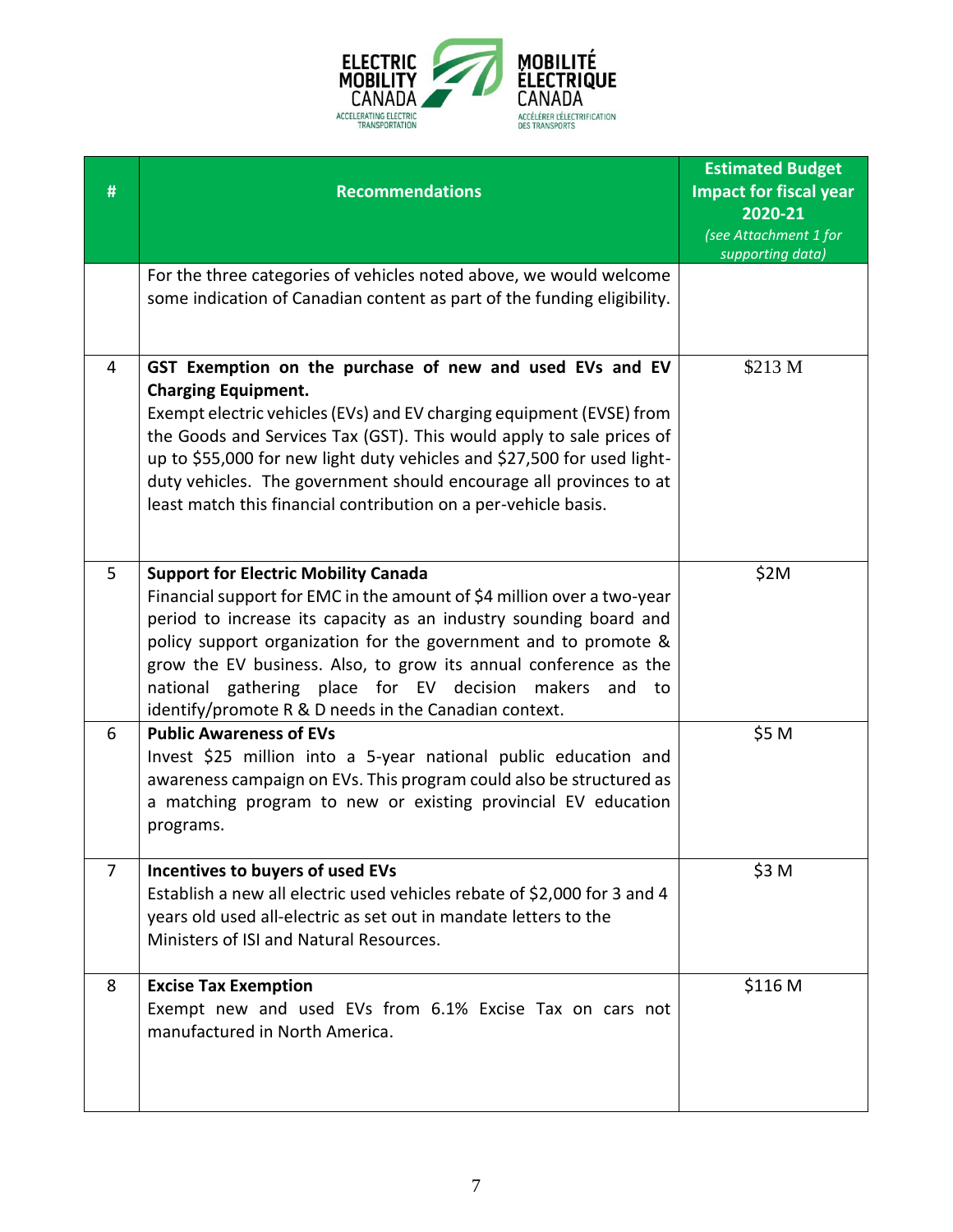

| # | <b>Recommendations</b>                                                                                                                                                                                                                                                                                                                                                                                                                                                                                                                                                                                                                                                                                                                                                                                                                                                                          | <b>Estimated Budget</b><br><b>Impact for fiscal year</b><br>2020-21<br>(see Attachment 1 for<br>supporting data) |
|---|-------------------------------------------------------------------------------------------------------------------------------------------------------------------------------------------------------------------------------------------------------------------------------------------------------------------------------------------------------------------------------------------------------------------------------------------------------------------------------------------------------------------------------------------------------------------------------------------------------------------------------------------------------------------------------------------------------------------------------------------------------------------------------------------------------------------------------------------------------------------------------------------------|------------------------------------------------------------------------------------------------------------------|
| 9 | Federal Government to adopt its own fleet electrification program<br>Such a program would gradually replace a growing number of<br>gasoline and diesel vehicles towards zero emission vehicles (light,<br>medium and heavy-duty) where possible across all Departments and<br>their agencies. Include targets for both EVs and EV charging stations.<br>Also:<br>Install EV chargers at all federally owned parking facilities.<br>$\bullet$<br>Make all new or retrofitted federally owned or leased<br>$\bullet$<br>buildings EV-ready.<br>Allow federal employees to charge their own electric vehicles<br>$\bullet$<br>at these buildings.<br>Train federal employees on the benefits and the use of EVs<br>$\bullet$<br>and related infrastructure.<br>Replace existing shuttle buses on Parliament Hill with ebuses.<br>٠<br>Look for ways to electrify all Crown Corporation operations. |                                                                                                                  |

We remain available to discuss this letter further with you and your staff. We also look forward to presenting our views to the Finance Committee.

Sincerely,

Almm

A. Cormier, CAE Electric Mobility Canada Tel: 416 970 9242 [al.cormier@emc-mec.ca](mailto:al.cormier@emc-mec.ca)

copies to: Honourable Marc Garneau, Minister of Transport [mintc@tc.gc.ca](mailto:mintc@tc.gc.ca)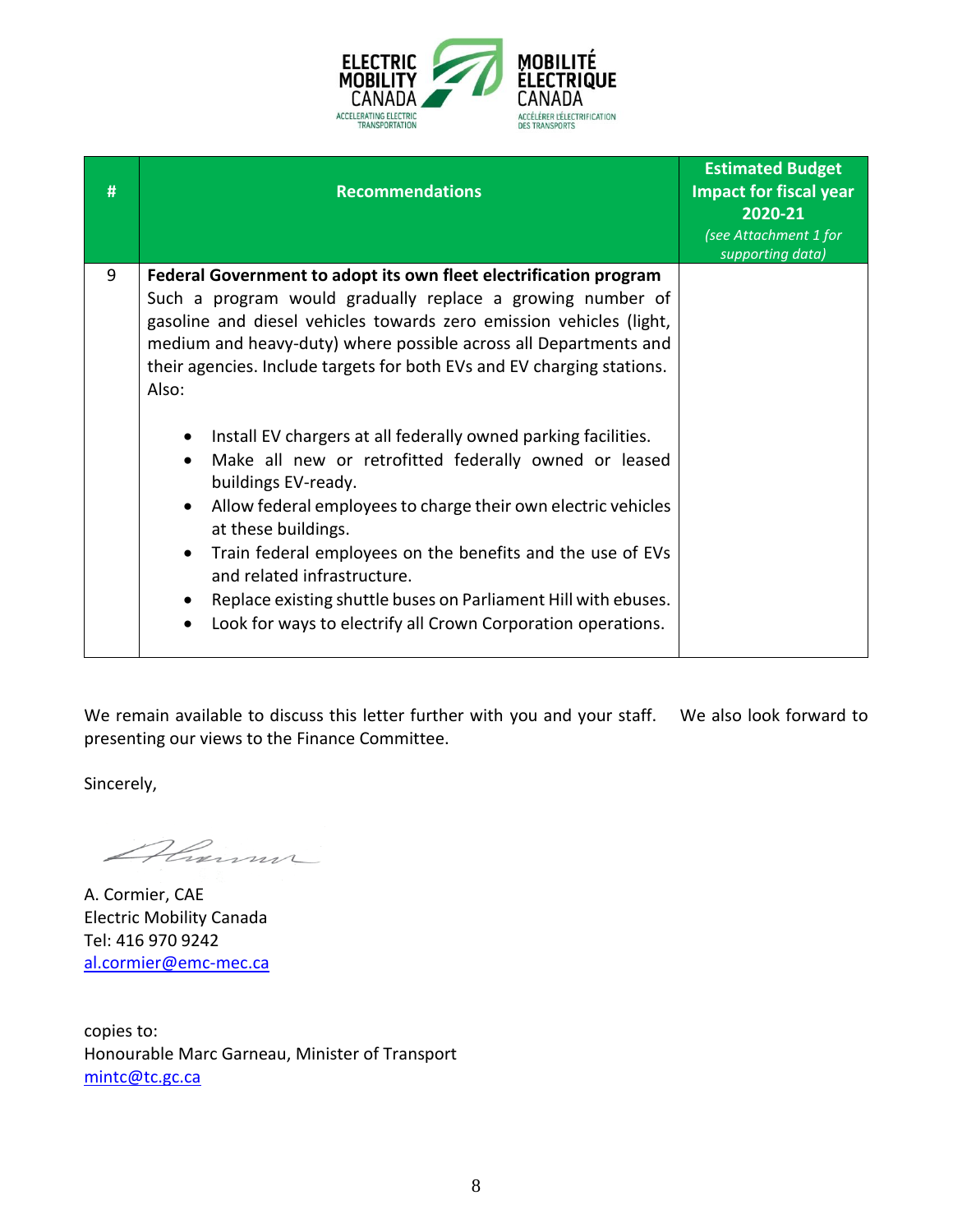

Honourable Jonathan Wilkinson, Minister of Environment and Climate Change [ec.ministre-minister.ec@canada.ca](mailto:ec.ministre-minister.ec@canada.ca)

Honourable Seamus O'Regan, Minister of Natural Resources [NRCan.Minister-Ministre.RNCan@Canada.ca](mailto:NRCan.Minister-Ministre.RNCan@Canada.ca)

Honourable Navdeep Singh Bains, Minister of Innovation, Science and Industry [ised.minister-ministre.isde@canada.ca](mailto:ised.minister-ministre.isde@canada.ca)

Honourable Catherine McKenna, Minister of Infrastructure and Communities [infc.minister-ministre.infc@canada.ca](mailto:infc.minister-ministre.infc@canada.ca)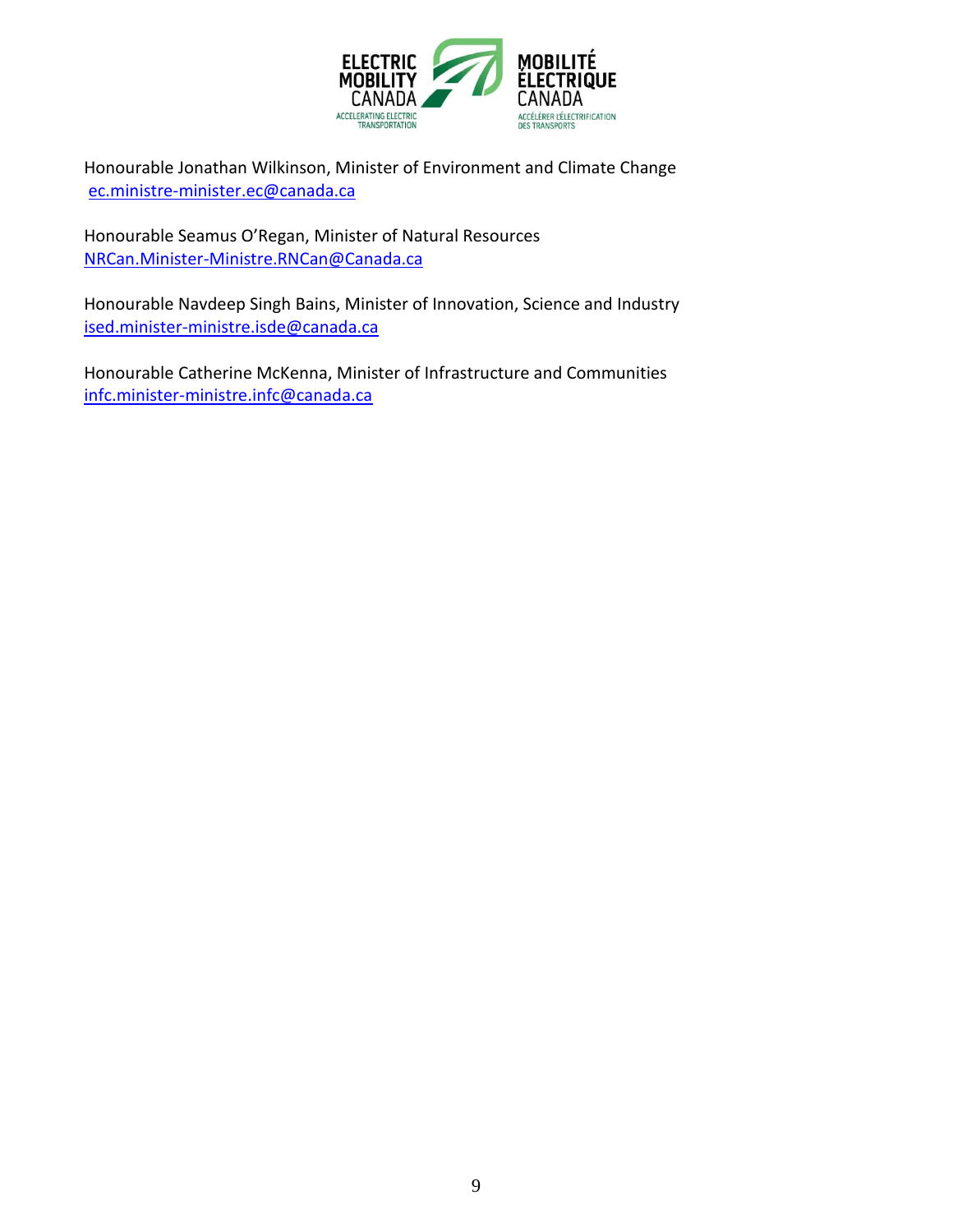

## Attachment 1

# **Data and assumptions used for each of the recommendations contained in the letter.**

| Recommendation | <b>Details</b>                                                                        |
|----------------|---------------------------------------------------------------------------------------|
| #              |                                                                                       |
| $\mathbf{1}$   | <b>Incentives to Buyers of EVs</b>                                                    |
|                | 85,0000 EVs sold in FY 2020-21, of which 30,000 are PHEVs                             |
|                | Incentive capped at \$7,000 per BEVs and \$2,500 for PHEVs                            |
|                | $55,000 \times 7,000 = $385M$                                                         |
|                | $30,000 \times 2,250 = $67.5M$                                                        |
|                | Total cost for FY 2020-21 = \$452.5M                                                  |
| $\overline{2}$ | Expand network of fast charging stations along main highways                          |
|                | Mandate letters refer to 5,000 over 5 years                                           |
|                | EMC recommends 1,500 in FY 2020-21                                                    |
|                | = \$480M is recommended to accommodate average costs.                                 |
| 3              | <b>Financial support for heavy duty vehicles</b>                                      |
|                | A - For Electric Transit Buses                                                        |
|                | Incentive at \$150,000 per bus, in addition to other financial support<br>$\bullet$   |
|                | available now for transit buses                                                       |
|                | Assume 500 buses delivered in FY 2020-21                                              |
|                | $500 \times $150,000 = $75,000,000$                                                   |
|                | <b>B</b> - For School Buses                                                           |
|                | Incentive at 80% of cost with a cap at \$150,000                                      |
|                | Assume 500 delivered in FY2020-21                                                     |
|                | $500 \times $150,000 = $75,000,000$                                                   |
|                | C- For Trucks                                                                         |
|                | Incentive at 80% of cost with a cap at \$150,000 for Class 8 declining to             |
|                | \$30,000 for class 3.                                                                 |
|                | Assume 300 delivered in FY2020-21 with an average incentive of                        |
|                | \$100,000                                                                             |
|                | $300 \times $100,000 = $30,000,000$                                                   |
| 4              | GST exemption on the sale of EVs                                                      |
|                | <b>Light duty vehicles</b>                                                            |
|                | 75,000 new light duty EVs @ average sale price of \$45,000 each at 5% GST             |
|                | share = $$168.7M$<br>1,000 used light duty EVs @ \$20,000 each at 5% GST share = \$1M |
|                |                                                                                       |